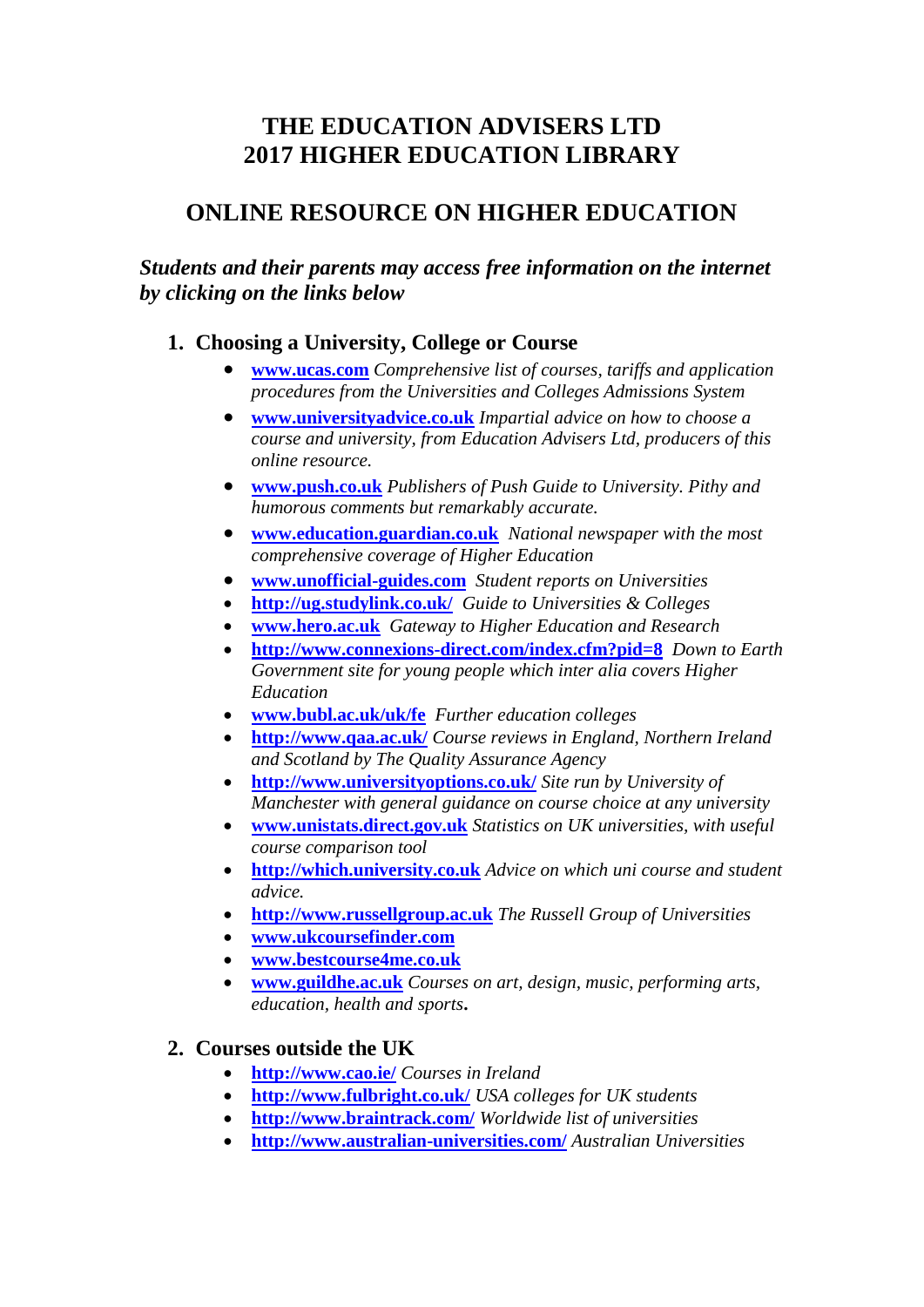# **3. Locations of UK Universities**

- **<http://www.scit.wlv.ac.uk/ukinfo/index.php>** *Locations of Universities and HE Colleges on UK map. Also lists addresses and phone numbers.*
- **<http://www.scit.wlv.ac.uk/ukinfo/colls/felist.html>***List of Further Education Colleges*

# **4. The Application Process**

- **[www.ucas.co.uk](http://www.ucas.co.uk/)** *How and where to apply to UCAS*
- **[www.studential.com](http://www.studential.com/)** *Help with Personal Statements*
- **[www.applytouni.com](http://www.applytouni.com/)**
- **[www.ukcat.ac.uk](http://www.ukcat.ac.uk/)** *Details of UK Clinical Aptitude Test for Medical and Dental School*
- **[www.lnat.ac.uk](http://www.lnat.ac.uk/)** *National admissions tests for some law schools*

## **5. Really useful free downloadable eGuides**

- **[https://www.ucas.com/sites/default/files/ucas-parent-guide-2017](https://www.ucas.com/sites/default/files/ucas-parent-guide-2017-v2.pdf) [v2.pdf](https://www.ucas.com/sites/default/files/ucas-parent-guide-2017-v2.pdf)** *The UCAS guide for parents on 2017 applications*
- **<http://www.best-schools.co.uk/expert-advice-request-eguides/>***The Education Advisers free eGuides on "Getting into Medical School" and "Getting into Art School"*

## **6. General Information**

- **[www.unitasterdays.com](http://www.unitasterdays.com/)** *Taster days to sample universities*
- **[http://wwwopendays.com](http://wwwopendays.com/)** *All UK Uni open days*
- **[www.disability.gov.uk](http://www.disability.gov.uk/)** *Information for disabled students*
- **[www.Open.ac.uk](http://www.open.ac.uk/)** *The Open university*
- **[www.studyinscotland.org](http://www.studyinscotland.org/)** *Studying in Scotland*
- **[www.hew.ac.uk](http://www.hew.ac.uk/)** *Studying in Wales*
- **[www.unilinx.uk.com](http://www.unilinx.uk.com/)** *Conferences designed to give you a taste of University life*
- **<http://www.careerclubs.com/result/section1/index.html>***Why go to University*
- **[www.schoolzone.co.uk](http://www.schoolzone.co.uk/)** *Resource for teachers and students*
- **[http://europa.eu.int/comm/education/index\\_en.html](http://europa.eu.int/comm/education/index_en.html)** *Overseas study programmes*
- **[http://www.libcam.ac.uk](http://www.libcam.ac.uk/)** *Cambridge University Library*
- **<http://www.open.ac.uk/library>***Open University Library*

### **7. Financial Issues**

- **[www.universityadvice.co.uk](http://www.universityadvice.co.uk/)**
- **[www.slc.co.uk](http://www.slc.co.uk/)** *The Student Loan Company to which the majority of students end up in debt*
- **[www.studentloanrepayment.co.uk](http://www.studentloanrepayment.co.uk/)** *Info about UK student loans*
- **[www.hefce.ac.uk](http://www.hefce.ac.uk/)** *The Higher Education Funding Council*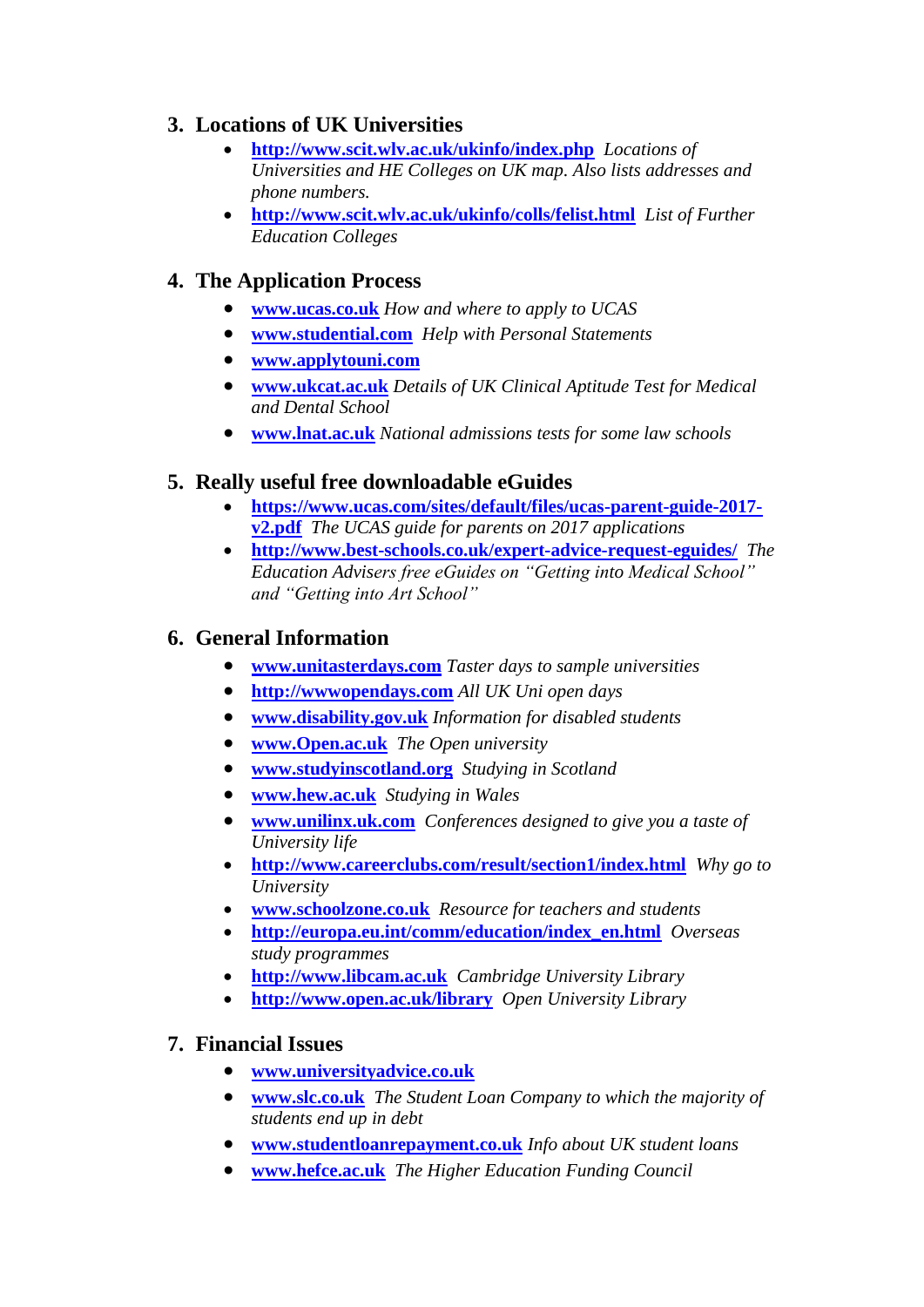- **[www.gov.uk/studentfinance](http://www.gov.uk/studentfinance)**
- **[www.moneysavingexpert.com/student](http://www.moneysavingexpert.com/student)** *6 th formers guide on how student finance works*
- **[www.scholarshiphub.org.uk](http://www.scholarshiphub.org.uk/)** *Search for scholarships, grants and bursaries*

## **8. Gap year breaks**

- **[www.findagap.com](http://www.findagap.com/)** *Comprehensive ideas for gap years*
- **[www.gap.org.uk](http://www.gap.org.uk/)** *Overseas adventures*
- **[www.csv.org.uk](http://www.csv.org.uk/)** *Community Service Volunteers*
- **<http://www.yini.org.uk/>***Taking a year in industry*
- **<http://www.worldwidevolunteering.org.uk/>** *Worldwide volunteering*
- **[www.bunac.org](http://www.bunac.org/)** *Work or volunteer abroad*
- **[www.gapwork.com](http://www.gapwork.com/)** *Gap year info*
- **[www.gapyear.com](http://www.gapyear.com/)** *Gap year info*
- **[www.gapyearjobs.co.uk](http://www.gapyearjobs.co.uk/)** *Gap year info*
- **[www.missionafrica.org.uk](http://www.missionafrica.org.uk/)** *Evangelism to Africa*
- **[www.travellersworldwide.com](http://www.travellersworldwide.com/)** *Gap year volunteering abroad*
- **[www.work4travel.co.uk](http://www.work4travel.co.uk/)** *Work and travel adventures abroad*

### **9. Guidance for Parents**

- **<http://www.parentcentre.gov.uk/>***Government site to help parents with issues at school*
- **[www.parentadviser.co.uk](http://www.parentadviser.co.uk/)** *Advice for parents on post 18 options*

### **10.Student websites**

- **[www.nusonline.co.uk](http://www.nusonline.co.uk/)** *National Union of Students*
- **[www.studentuk.com](http://www.studentuk.com/)** *General student website*
- **[www.Uni4me.com](http://www.uni4me.com/)** *General student website*
- **<http://www.thestudentroom.co.uk/>**

### **11.Careers**

- **<http://www.trotman.co.uk/default.asp?action=article&ID=13>** *Comprehensive careers information on The Careers Portal run by Trotman*
- **[http://www.prospects.ac.uk/cms/ShowPage/Home\\_page/p!eLaXi](http://www.prospects.ac.uk/cms/ShowPage/Home_page/p!eLaXi)** *What graduates do from Prospects.ac.uk*
- **<http://www.coa.co.uk/>** *Cambridge Occupational Analyst programmes*
- **<http://www.workshop-uk.com/>** *Specific career courses*
- **<http://www.bma.org.uk/ap.nsf/content/splashpage>** *Careers advice for those wanting to be doctors*
- **<http://www.lawsociety.org.uk/home.law>** *Careers in Law*
- **<http://www.engc.org.uk/>** *Careers in engineering*
- **<http://www.rcvs.org.uk/HomePage.asp?NodeID=89614>** *Veterinary careers*